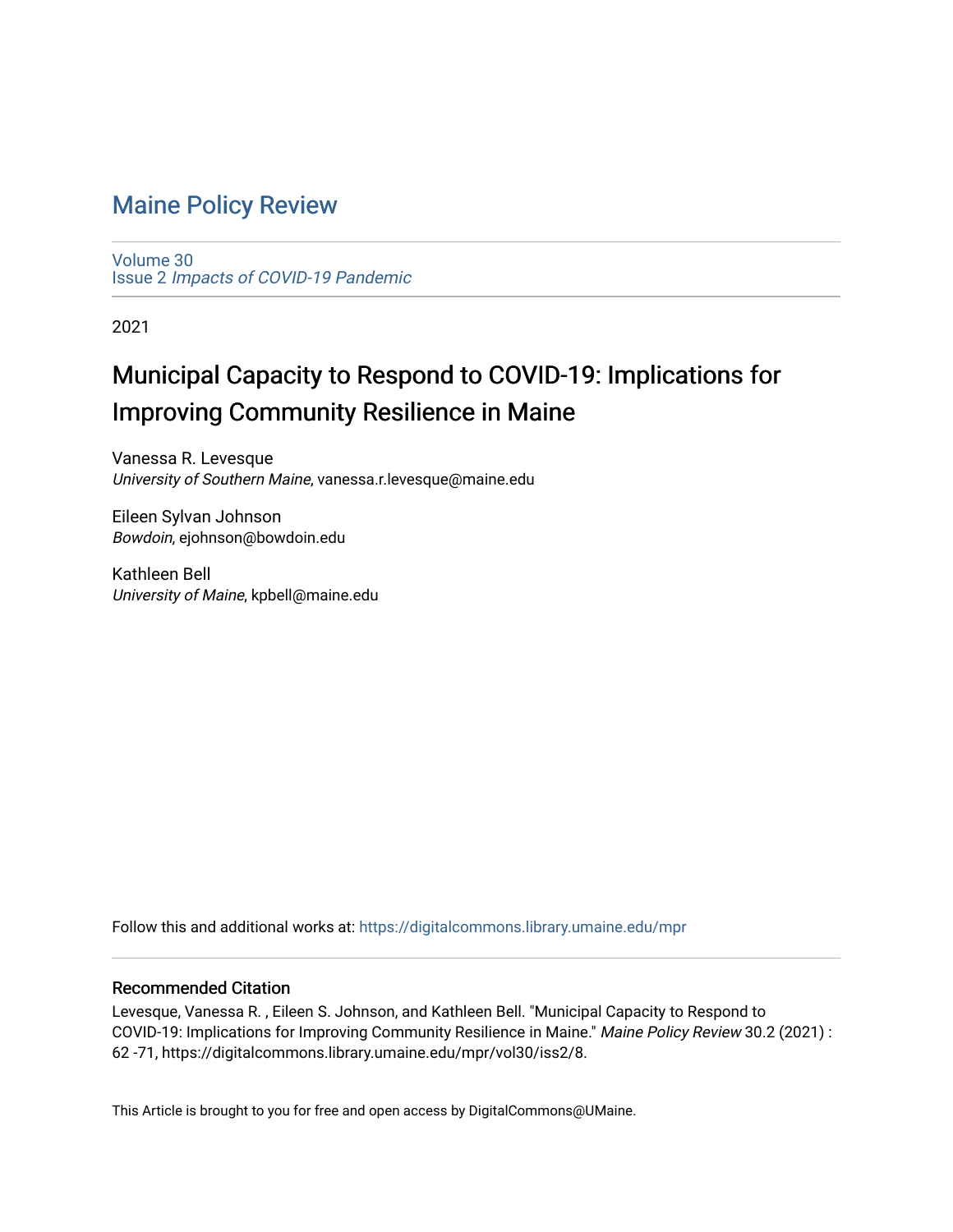# Municipal Capacity to Respond to COVID-19: Implications for Improving Community Resilience in Maine

by Vanessa R. Levesque, Eileen Johnson, and Kathleen P. Bell

#### Abstract

In this article, we explore how 50 Maine municipalities communicated their response to COVID-19 in the earliest stages of the pandemic. Our study answers two questions: (1) What information and resources did Maine municipalities communicate about COVID-19? and (2) What characterizes a more robust communication response? Analyzing digital communications from March through July 2020, we found almost all municipalities in our sample communicated basic information about altered town operations. Some towns provided more robust responses that evolved over time and included nuanced messages about COVID-19, a sense of community, and collaborations with partners. While smaller, more rural municipalities may have fewer residents and resources, many showed a larger-than-expected capacity to pivot quickly and rally together to respond to COVID-19 and communicate about that response.

# INTRODUCTION

The COVID-19 pandemic presents us with a wicked<br>problem that is complex, global, difficult to address, and urgent, such that not responding harms our wellbeing now and into the future (Grizzle et al. [2020;](#page-9-0) Weber and Khademian [2008](#page-10-0)). It is tempting to look towards national actions to address such all-encompassing complex challenges, and, indeed, the US federal government's response to the pandemic has been substantial (Dzigbede et al. [2020\)](#page-9-1). However, while national- and state-scale responses are indeed essential, municipal-level actions often provide opportunities to tailor responses to the local context and to build community resilience (Berkes and Ross [2013;](#page-9-2) Cucuzza et al. [2019](#page-9-3)). Emergency response in the United States is designed to be bottom up such that local governments provide direct assistance, with state and federal governments providing resources and oversight, although there are tensions within this system (McDonald et al. [2020\)](#page-10-1). The degree to which disasters such as the COVID-19 pandemic affect communities is as dependent on context-specific responses to the challenges as on the events themselves. Municipal communication can improve

the effectiveness of local responses (Saja et al. [2018](#page-10-2)). Are there networks in place to ensure food security when normal means of accessing food are disrupted, and how do people find out about them? To what degree are local businesses affected, and are there local efforts to help them stay afloat? Are there mechanisms for maintaining community and connection so residents can draw on each other and solve problems together when in-person contact is limited? These are just several of many community-level responses that can affect how Maine municipalities may differ in their ability to support their residents and visitors through a global challenge such as

the COVID-19 pandemic.

In this paper, we explore the digital communication responses to COVID-19 of 50 Maine municipalities to advance understanding of local efforts and to glean insights about community resilience in Maine. Our work is guided by two questions: (1) What information and resources did Maine municipalities communicate about COVID-19? and (2) Did some municipalities provide a more robust communication response than others? If so, what characterizes those responses?

## MUNICIPAL RESPONSES TO COVID-19 PANDEMIC

Municipalities faced immediate changes to their normal operating procedures at the start of the pandemic, needing to comply with stay-at-home health mandates while continuing to provide municipal services (Jang et al. [2021](#page-9-4)). Initial research suggests that some local governments in the United States provided significant leadership and support at the start of the pandemic, such as finding innovative and safe ways to house homeless populations and financing loans to local businesses to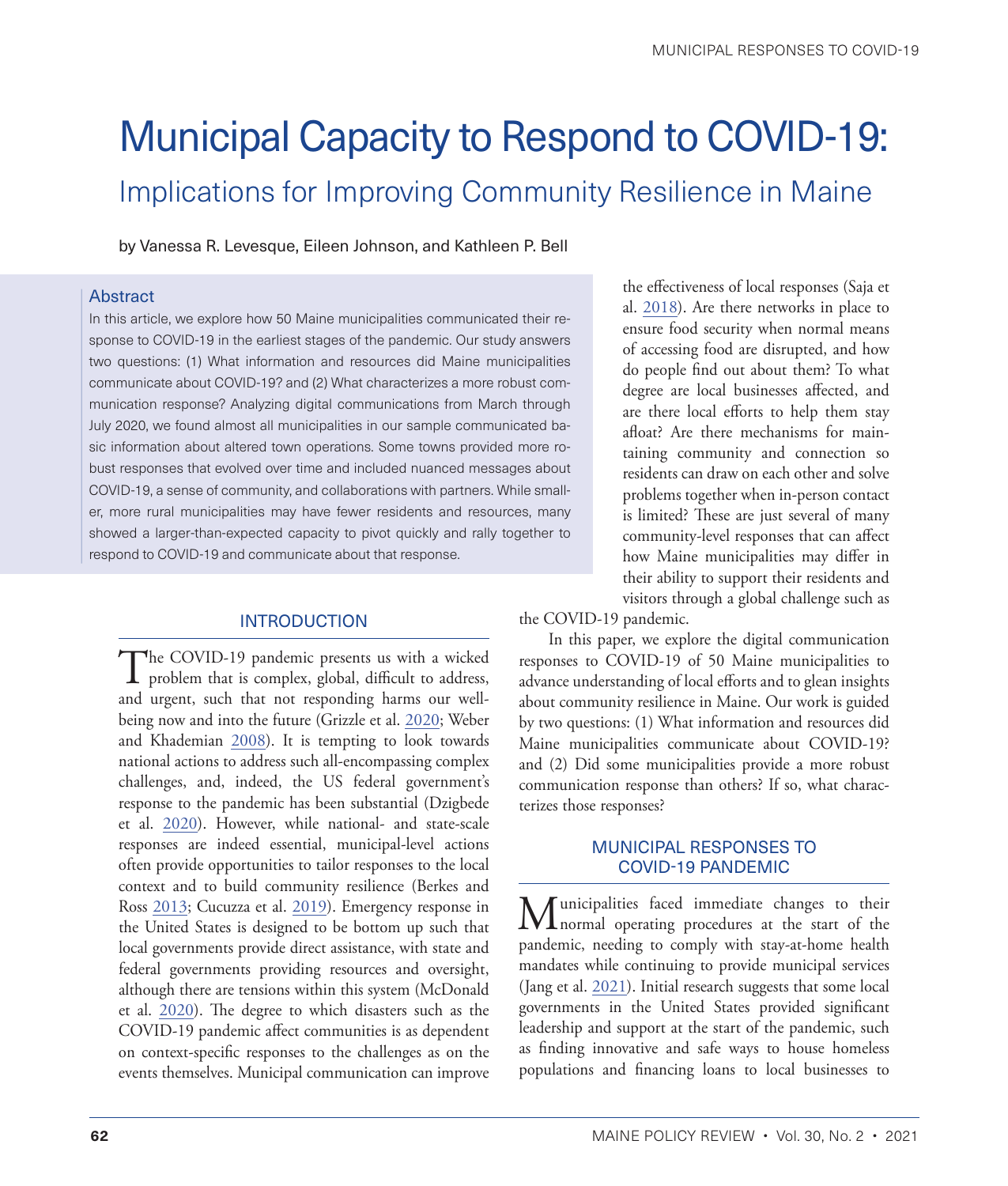help maintain the local economic base (Dzigbede et al. [2020](#page-9-1)). Similarly, Canadian municipalities were found to fairly consistently undertake actions such as declaring a state of emergency, transitioning public meetings to online platforms, and closing town libraries and recreation facilities, although there was more variation in managing natural areas and transit options (Armstrong and Lucas [2020](#page-9-5)). Studies to date, however, tend to focus on limited geographic areas and limited municipal services, with a focus on larger cities (e.g., McDonald et al. [2020](#page-10-1)). A recent Maine Municipal Association [\(2021](#page-10-3)) report confirms that Maine local governments play an essential role during crisis situations. They responded in varying degrees to pandemic-related impacts to residents, businesses, housing costs, and government budgets, while also calling on the role of community in persevering. How smaller US towns, and Maine municipalities in particular, are able to respond to the challenges posed by COVID-19 are yet to be fully explored.

#### *Community Resilience*

Community resilience is a useful conceptual foundation for analyzing municipal digital communication responses to the COVID-19 pandemic. While the concept of resilience has been debated and described in many ways, for the purpose of this study, we consider resilience to be the ability of a municipality to withstand, respond to, and recover from stressors and adverse events (Cutter [2016;](#page-9-6) Saja et al. [2018\)](#page-10-2). More specifically, we embrace the framing of community resilience as a combination of four capacities: economic development, social capital, community competence, and information and communication (Norris et al. [2008](#page-10-4)). Economic development capacity refers to the ability of a community to generate economic wealth through a diversity of industries and to distribute that wealth equitably across various demographic groups (Sherrieb et al. [2010](#page-10-5)). Social capital is often described as the features of a social organization that enable a community to cooperate for mutual benefit, which include social support, social participation, and community bonds (Aldrich and Meyer [2015\)](#page-9-7). Community competence is the capacity to undertake collective decision-making and action, drawing on a community's ability to engage in group processes and collaborate to solve problems. Lastly, information and communication refers to availability of accurate, trusted information and recommendations, the development of common meaning, and the infrastructure

for communicating that information, including through the media (Norris et al. [2008\)](#page-10-4). Communication is often viewed as a central aspect of resilience given its intersection with the other resilience capacities (Houston et al. [2015\)](#page-9-8).

Exploring Maine municipal responses to the impacts of the COVID-19 pandemic through the lens of these four factors—economic development, social capital, community competence, and information and communication advances understanding of community resilience in Maine and beyond. Studies of community resilience often use county-scale data (Cutter et al. [2014\)](#page-9-9) and therefore overlook municipal contributions and dynamics. In addition, rural communities face distinctly different challenges from urban centers in preparing for, responding to, and recovering from significant events (Johnson et al. [2019;](#page-9-10) Levesque et al. [2021](#page-10-6)). Being able to characterize how smaller municipalities have demonstrated the capacities for resilience can inform policies and programs intended to improve resilience of other communities in rural states like Maine.

#### *Maine Municipal Resilience*

Assessing community resilience in Maine needs to take into account the nature of Maine municipalities as primarily small, rural, dependent on natural resource economies, reliant upon volunteer boards, and with a strong tradition of local governance (Cucuzza et al. [2019;](#page-9-3) Levesque et al. [2021;](#page-10-6) McGreavy et al. [2018\)](#page-10-7). Overall, Maine municipalities vary in their degree of resilience as assessed for climate change, with a majority of towns demonstrating limited capacity, especially smaller, more rural towns (Haeuser [2020\)](#page-9-11). However, some Maine towns are able take actions that contribute to the state's social and environmental well-being (Johnson et al. [2019](#page-9-10); Levesque, Bell, and Calhoun [2017\)](#page-9-12), and prior work provides some insights on how some Maine municipalities have advanced the four capacities for resilience.

#### Economic development

Municipal policy making, infrastructure investments, and participation in regional economic development networks shape economic development strategies that can enhance resilience. For example, Maine municipalities have adopted policies such as incentive zoning, mixed-use zoning, and infill development to promote a diverse economic base and local economic development in ways that improve equity or environmental conditions (Cucuzza et al. [2019;](#page-9-3) Levesque, Bell, and Calhoun [2017](#page-9-12)). Further, municipalities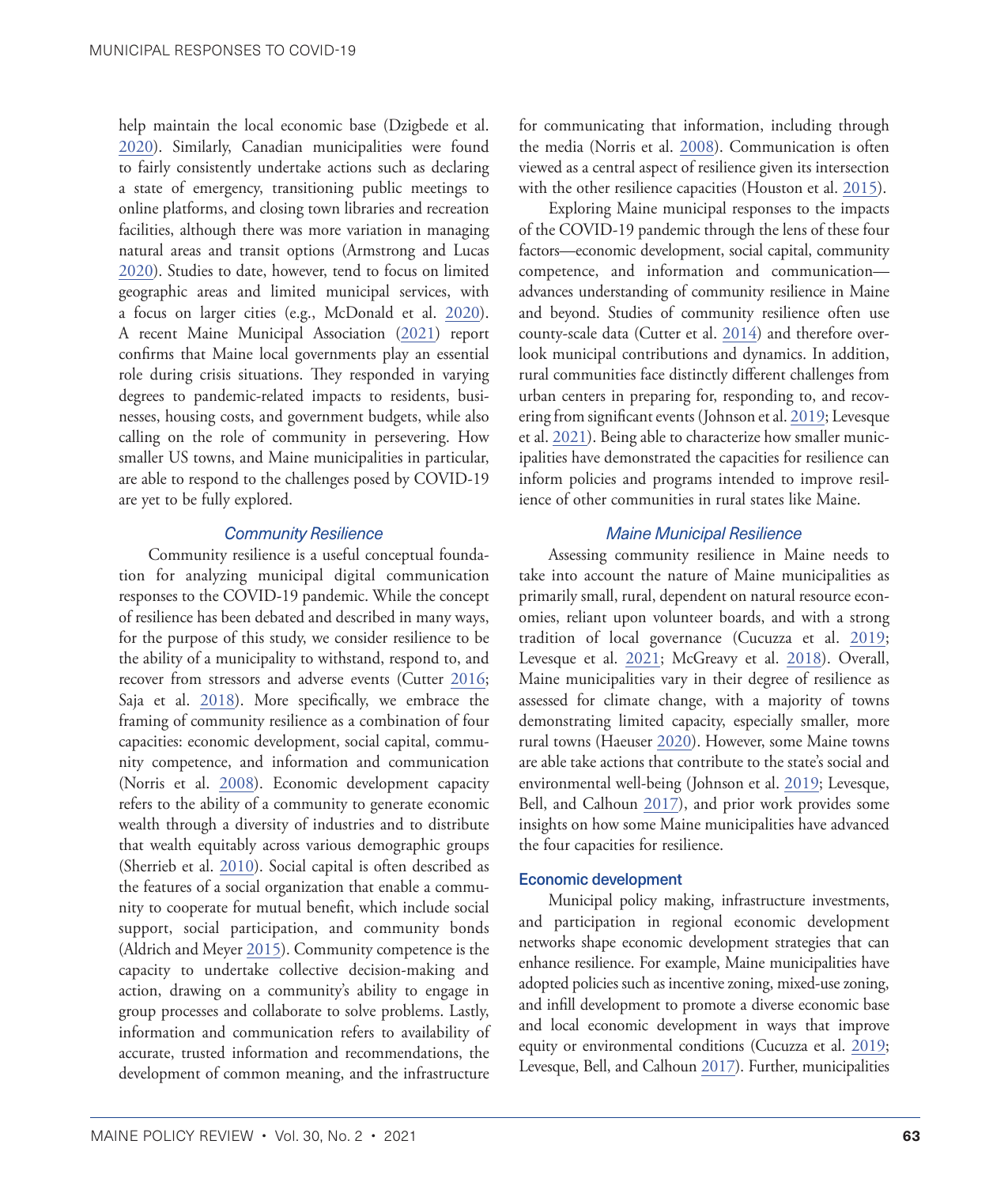influence broader regional economic development strategies, as they support residents and businesses and shape connections between places, sectors, and markets (Crawley and Hallowell [2020](#page-9-13); GERC [2020;](#page-9-14) Maine DECD [2019\)](#page-10-8).

#### Social capital

The role of social capital has been explored to a limited degree in Maine community resilience (Johnson et al. [2019](#page-9-10)). Studies have identified the role of citizen committees as key drivers for policy making (Levesque, Bell, and Calhoun [2017;](#page-10-9) McGreavy et al. [2018\)](#page-10-7), and have shown the ability of small Maine towns to promote a sense of community (Cucuzza et al. [2019](#page-9-3)).

#### Community competence

The type of governance structures and availability of professional staff influence the capacity of Maine municipalities to make decisions, engage in group processes, and collaborate to work on sustainability and resilience issues, with town meetings and lack of planning expertise resulting in fewer resilience actions (Johnson et al. [2019](#page-9-10); Levesque, Bell, and Calhoun [2017\)](#page-9-12). Further, limited professional capacity is often a barrier for progress on climate mitigation and adaptation policy (Jansujwicz et al. [2021](#page-9-15)). In fact, smaller municipalities in Maine may be especially dependent upon their ability to collaborate and create networks with external entities to compensate for fewer internal staff and financial resources (Levesque et al. [2017](#page-10-9)).

#### Communication and information

Research in Maine has identified a few key aspects of communication to ensure information is more likely to be accessible and incorporated into decision-making. For example, information communication must be relevant, sensitive to local cultural values, and informed by likely responses to different communication messages (McGreavy et al. [2012](#page-10-10)). Some Maine towns may struggle in their capacity to maintain records of communications within committees and other decision-making bodies or in sharing data and information about relevant topics. Further, relational communication between different entities working together to address key problems can influence the capacity of Maine communities to address challenges (McGreavy et al. [2018](#page-10-7)).

We assert that robust responses to unexpected events with devastating impacts, such as a global pandemic, include a dimension of each of these four interacting factors. Communication, in particular, may be a primary capacity in adaptive action: information becomes vital in emergencies, communication enables community members to articulate needs, and the creation of shared meaning builds connectedness that is essential for resilience (Norris et al. [2008](#page-10-4)). Accordingly, our investigation of municipal responses to COVID-19 includes consideration of (1) the information and resources communicated by Maine municipalities and (2) the characterization of distinct communication responses.

#### INVESTIGATING COMMUNITY RESPONSE TO COVID-19

We explored the ways in which 50 Maine coastal municipalities communicated COVID-19 information, resources, and responses in the earliest stages of the pandemic (March 2020 through July 2020), when understanding of the impacts of the pandemic was rapidly changing and responses at a federal and state level were in flux. The first phase of our research project, reported here, focused on coastal communities to build upon our existing research programs aimed at understanding community resilience to climate change events along Maine's coast. The second phase of this study will compare inland and coastal community responses. We selected the communities for this study from Maine's Coastal Zone using a proportional sampling approach to represent small (<1,000), medium (1,000–8,999), and larger (>=9,000) communities in three regions: southern counties (York and Cumberland Counties), midcoast counties (Sagadahoc, Lincoln, Kennebec, Waldo, Knox), and Downeast counties (Hancock, Penobscot, and Washington) (Figure 1). As to be expected, demographic, housing, and other characteristics vary considerably across our sample of coastal towns (Table 1). These 50 towns demonstrate all the common forms of government in Maine: town meeting (48 percent), town meeting plus a town manager (28 percent), mayor (14 percent), town manager (8 percent), and tribal nation (2 percent). Finally, the 50 towns in our sample have experienced a wide range in their numbers of COVID-19 cases (as of June 2021): 0–5 cases (11 percent); 6–19 cases (11 percent); 20–49 cases (27 percent); 50–99 cases (14 percent); and greater than 100 cases (37 percent).

To assess municipal digital communication responses, we downloaded all available official (government) electronic communications from a municipality, including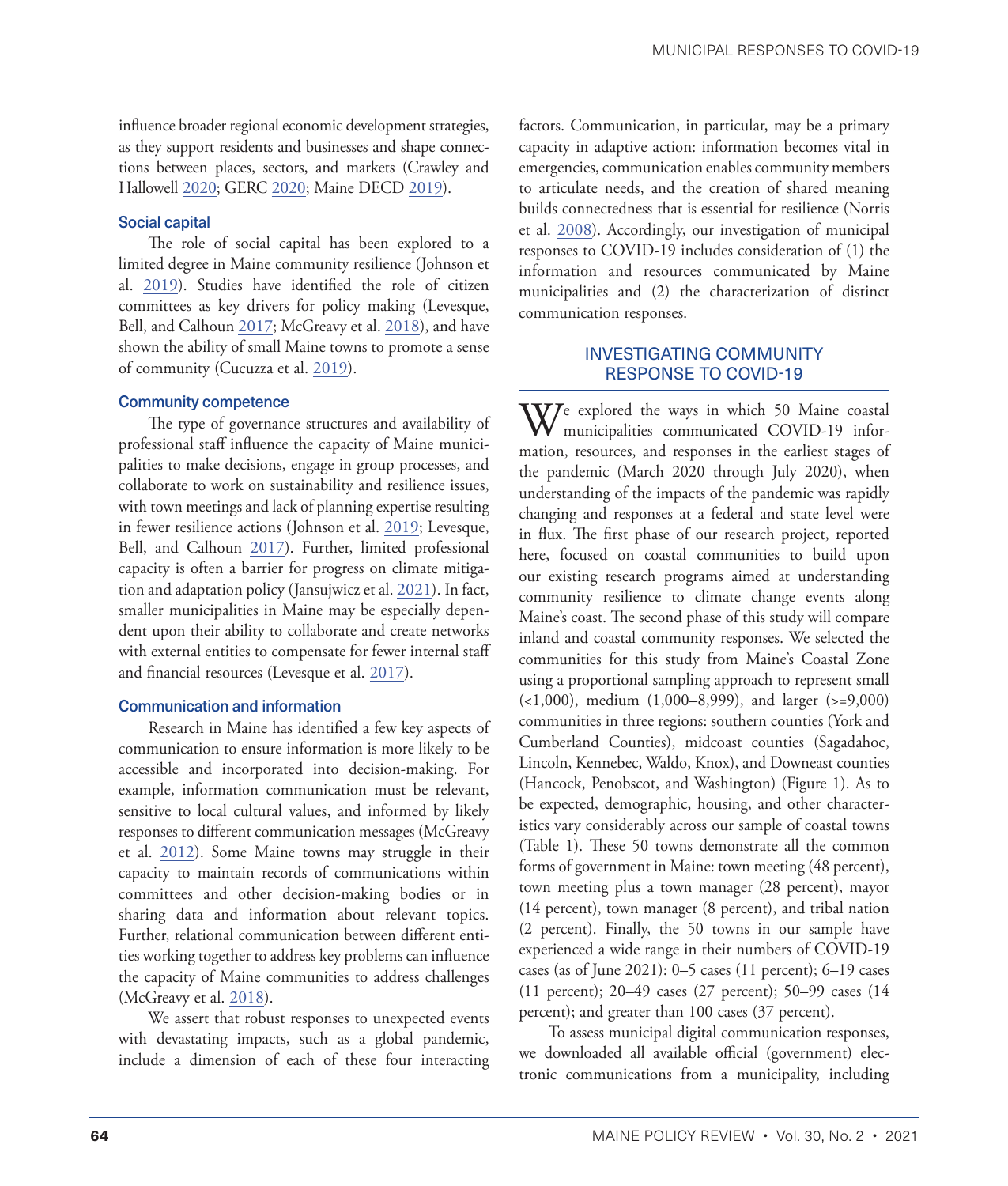FIGURE 1: Towns Included in Study





Note: A list of towns is available online ([https://digitalcommons.library.umaine.edu](https://digitalcommons.library.umaine.edu/mpr/vol30/iss2/8/) [/mpr/vol30/iss2/8](https://digitalcommons.library.umaine.edu/mpr/vol30/iss2/8/)/).

town webpages, Facebook sites, school district webpages, official letters, and town newsletters. We did not include information provided through a subscription e-mail to residents (information that residents could only access if they signed up for emails generated by the town). We focused on information that was easily accessible from the town website or through an official town Facebook page. All documents were imported into NVivo software, which allows researchers to identify and highlight themes in the

#### table 1: Demographic Information of 50 Sample Towns

| Town characteristic               | Mean    | Minimum | Maximum |
|-----------------------------------|---------|---------|---------|
| Population (year-round residents) | 4,570   | 26      | 32,098  |
| Median Household Income (\$)      | 61,842  | 28,854  | 119,679 |
| Population $\geq 65$ (%)          | 24      | 11      | 42      |
| Population $\leq 14$ (%)          | 14      | O       | 25      |
| Bachelor's degree or above (%)    | 38      | 16      | 69      |
| Housing units                     | 2,443   | 153     | 15,678  |
| Seasonal housing (% of units)     | 23      | 0       | 88      |
| Median housing value (\$)         | 241,958 | 65,300  | 466,700 |
| Land area (sq miles)              | 24      |         | 79      |

Sources: US Census Bureau American Community Survey 5-year estimates (2014–2018), County Subdivisions (Manson et al. 2020).

data. These themes were both pre-identified from the literature (e.g., social capital, collaboration) and emerged from the data itself (e.g., tourism during the pandemic). We developed a codebook of these themes and identified all instances of these themes in the downloaded documents.

#### RESULTS

#### *Municipalities Vary in Their Responses to COVID-19*

In the face of an unprecedented pandemic with no guidance on what type of information municipalities should be communicating, municipal response varied in communication format, frequency of communication, who specifically communicated information, and content of information.

#### Communication format

Communication formats included content on preexisting town websites, creation of a COVID-19-specific webpage, Facebook posts related to COVID-19, town newsletters, and letters from elected or professional staff (Table 2). Seventy percent of the towns provided information across multiple formats. The most prevalent format for digital communications about COVID-19 was on town websites, through the town's home webpage (64 percent), by including information on specific webpages (such as webpages dedicated to voting information), or by

> developing specific COVID-19 webpages dedicated to providing information only related to the pandemic (44 percent). The second preferred method of communication was Facebook (46 percent). Over half the towns that did not provide any content on their town's website used Facebook for sharing information about COVID-19. In addition, in many towns that had no COVID-19 information on their municipal website, the affiliated school districts provided web-based information about COVID-19. Letters from elected officials or town employees were used by 28 percent of the sample. Towns that provided communications through letters also used multiple communication formats (i.e., webpages, Facebook), and the letters provided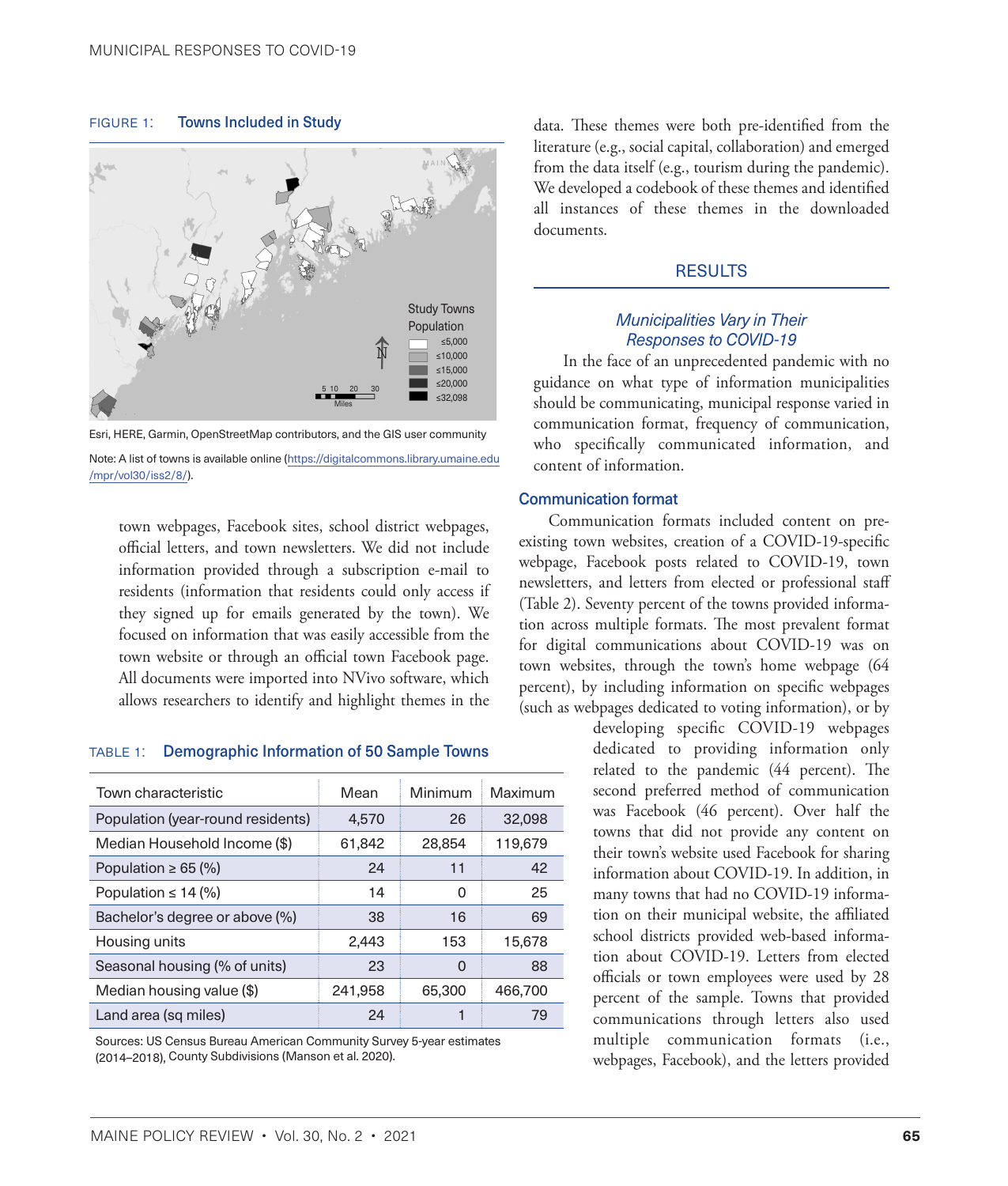#### table 2: COVID-19 Information by Communication Format

| Communication format                          | $\%$<br>sample<br>towns |
|-----------------------------------------------|-------------------------|
| COVID-19 content on pre-existing town website | 64                      |
| Dedicated COVID-19 webpage                    | 44                      |
| Facebook posts pertaining to COVID-19         | 48                      |
| Letters from elected officials                | 12                      |
| Letters from professional staff               | 16                      |
| Letters from school officials                 | 20                      |
| Newsletter with COVID-19 content              | 10                      |
| Use of more than one format                   | 70                      |

the same information as could be found elsewhere. The least common format for communicating about COVID-19 was a town newsletter (10 percent).

#### *Frequency of communication*

Frequency of updates to town websites was difficult to ascertain unless the changes were dated. However, in cases where we could determine date of posting (through date on a Facebook page, date of a letter, or a dated town newsletter), we found that some communities provided regular, sometimes as often as weekly, communication on COVID-19 impacts and available resources. Other municipalities appeared to provide additional information as needed (e.g., how to vote during the pandemic), while other municipalities seemed to provide few if any updates to the initial basic COVID-19 communications.

#### Who communicated information

For many municipalities, it is not clear who was communicating information, but for those communities where we were able to identify the source, information came from a wide range of individuals. For example, approximately half of the letters were signed by elected officials and half by municipal staff. Elected officials included mayors or members of select boards or boards of assessors. Employees who provided communications included town managers, health officers, emergency management agency chiefs, school superintendents, and district or school nurses. This variation in individuals and perspectives may have implications for what kind of response and message was provided and what might have been omitted.

## **Content**

The content of information provided varied widely in breadth and depth (Table 3). Due to the shut downs that occurred in late March and early April, the most common type of information communicated by towns was about the status of town offices, how to conduct town business during the shutdown, and health requirements associated with access to town services once town offices opened. Most towns also provided some information about the health effects of COVID-19, such as how to recognize symptoms and how to stay healthy. Additionally, almost as many municipalities linked to external sites that contained COVID-19 guidance. This information was provided as direct links and sometimes also summarized in town communications: "The US and Maine Centers for Disease Control are resources for information on COVID-19, symptoms, spread, and what you can do to help prevent the spread."

Given the sudden change from in-person municipal services to digital services, it was also common for towns to explain how residents could find information, attend public meetings, or contact officials, such as references to cable TV programs or how to access zoom meetings. While hardly any towns discussed how COVID-19 affected access to general assistance, a mandated municipal service, a majority of communities did communicate information on how residents could meet basic needs, especially addressing food insecurity. Towns linked to local and regional food pantries, as well as to school websites that explained delivery of summer meals to students, with some towns providing an extensive list of resources that address food insecurity and shelter. And, due to the sudden onset of COVID-19 during the school year, it was also common to see information about school closings and remote learning, as well as alternative ways to celebrate the end of the school year.

Beyond providing specific guidance or instruction, a majority of towns included language pertaining to social capital, referencing social support, the importance of community bonds during the pandemic, and how residents could access support systems. For example, towns often acknowledged the shared challenges faced by the community and encouraged community building by using language such as, "We are all in this together." Other towns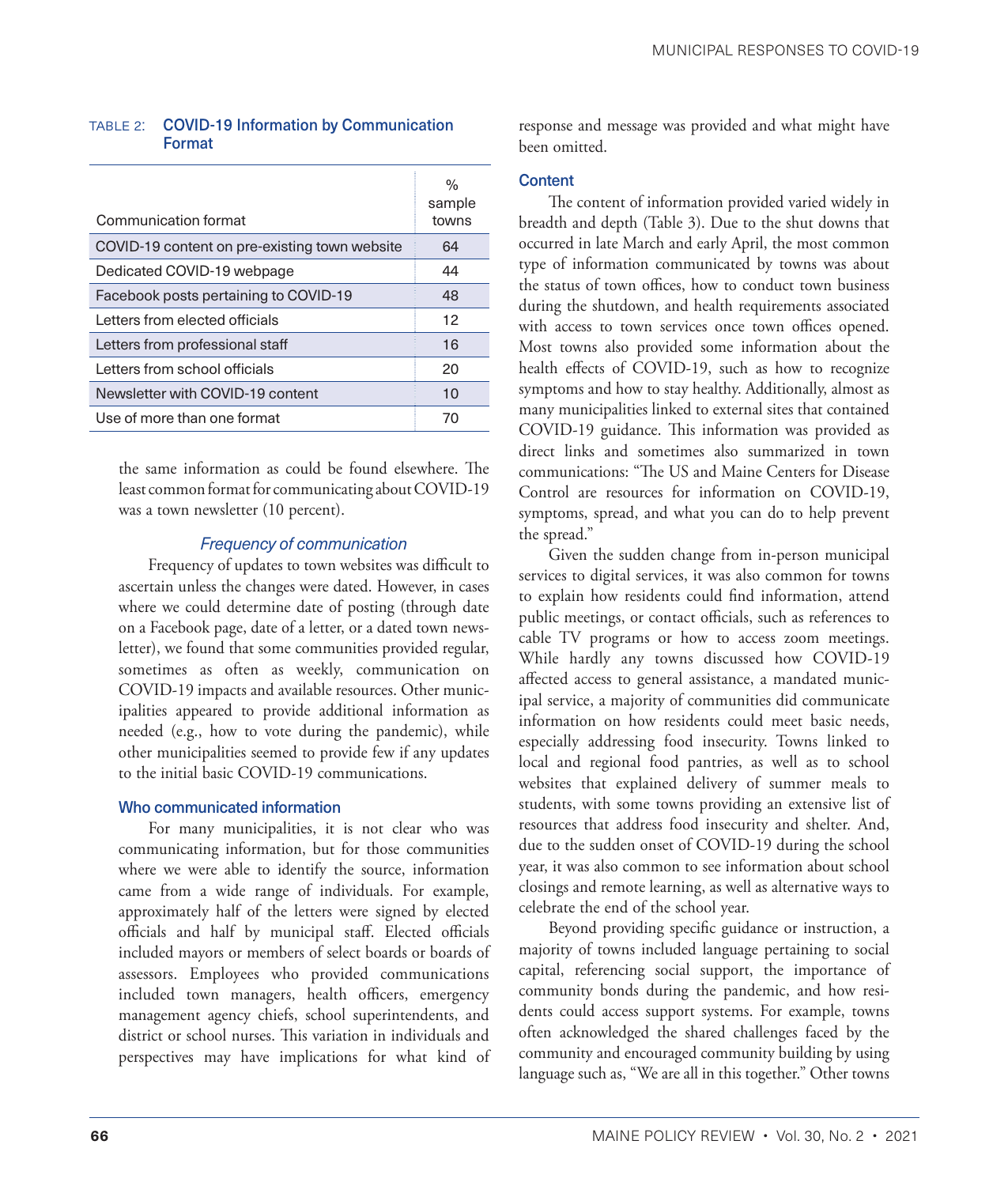| TABLE 3: Prevalence of Topics Communicated by |
|-----------------------------------------------|
| <b>Towns</b>                                  |

| Prevalence                    | Topic                                                                                                                                                                                                                                                                                                                                                                         |
|-------------------------------|-------------------------------------------------------------------------------------------------------------------------------------------------------------------------------------------------------------------------------------------------------------------------------------------------------------------------------------------------------------------------------|
| Most common<br>(40–50 towns)  | Town operations<br>$\bullet$<br>Health impacts<br>$\bullet$                                                                                                                                                                                                                                                                                                                   |
| Common<br>(30–39 towns)       | External guidance (links to state or<br>٠<br>federal guidance related to COVID-19)<br>Information and communication (how<br>residents can get town-provided<br>information and communicate with<br>town officials)<br>Basic needs (food security and<br>$\bullet$<br>housing)<br>School impacts<br>• Social capital (importance of<br>community and how to stay<br>connected) |
| Less common<br>(20–29 towns)  | Nature and outdoor recreation (role of<br>nature in staying healthy and how to<br>access outdoor areas)<br>Voting under COVID-19 restrictions<br>Mental health guidance (direct advice<br>$\bullet$<br>and how to access additional help)                                                                                                                                     |
| Least common<br>(10–19 towns) | Local economic issues for businesses<br>٠<br>and residents<br>Collaborative efforts (how a town works<br>٠<br>with others to address challenges)<br>Tourism (guidance for seasonal<br>residents; information for visitors)<br>Equity (acknowledgment of, or specific<br>assistance to, disempowered groups,<br>such as translations of documents)                             |

stressed helping fellow community members, as mentioned by one municipal official, "What I have seen during these difficult months in our communities, is people working together, helping out their neighbors and supporting the common good."

A subset of communities provided extensive information and resources beyond the topics listed above, and we found that their messaging was nuanced and comprehensive. Some municipalities described the importance of nature and outdoor recreation as essential to combatting the isolation and mental health impacts of the pandemic or explained restrictions on accessing outdoor spaces: "The weather will be improving soon, and we hope that residents will continue to be able to get exercise and enjoy the outdoors in the midst of these unprecedented times." Others described specific methods of voting safely during the pandemic. Additionally, almost half the towns discussed mental health during lockdowns and how to access additional mental health resources.

Finally, a minority of towns mentioned important, but not commonly discussed, topics. Some towns discussed how they were collaborating with other entities to address COVID-19-specific challenges and the innovative strategies that were the result of these new collaborations, such as partnerships for delivering food supplies. Some towns communicated their effort in supporting local business, such as facilitating commerce with local businesses, developing collaborative messages on health and safety to enable local businesses to remain open, or providing links to economic resources provided by other entities. These towns also provided resources addressing economic issues faced by residents, often by sharing links for state and federal programs. A small number of towns geared messages to tourists and seasonal residents, often trying to balance the importance of seasonal visitors while needing to ensure the health and safety of year-round residents. There was very limited messaging on the topic of equity as associated with the impacts of the pandemic, such as resources for disabled individuals or information provided in multiple languages.

#### *What Characterizes a Robust Response?*

There are four primary characteristics of the more robust communication responses from Maine municipalities in the first months of the COVID-19 pandemic: (1) nuanced, complex messaging; (2) repurposing of existing structures followed by expanded capacities; (3) active building of community and social capital; and (4) use of collaborations to address challenges.

#### Nuanced, complex messaging

Some towns provided more complex messages that captured multiple issues. For example, some discussed the nuanced connections between individual health and community well-being and how that affected local business operations. These more nuanced messages often included some of the less common topics mentioned earlier such as messaging specifically to tourists and seasonal residents, mental health resources, and the role of nature and outdoor recreation in combatting the effects of COVID-19. As the communities in our sample were all within the coastal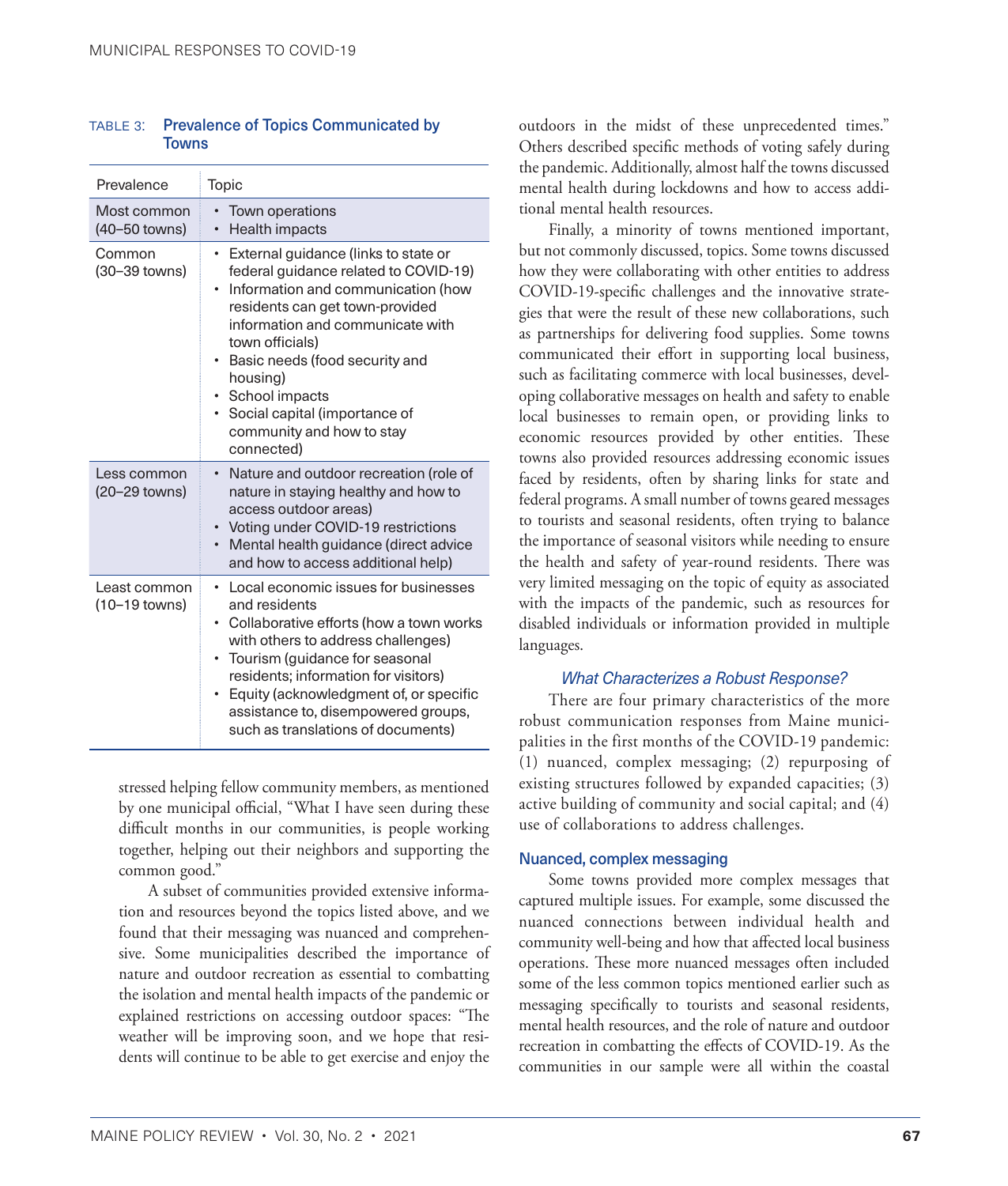zone, balancing the economic impacts and health implications of tourism and influx of seasonal residents placed these communities in a challenging situation regarding messaging. A number of communities crafted messages specifically for seasonal residents that acknowledged their membership in the community, but that asked they consider the health and safety of the broader community when making travel plans. These nuanced messages communicated awareness of the complexity of the problem as well as the ongoing effort of town officials to address the impact of a pandemic on local populations.

#### Repurposing existing structures followed by expanded capacities

More robust responses also showed innovation in using existing structures in town to address immediate needs in the early days of the COVID-19 pandemic. For example, some towns initially used school bus routes to deliver meals to families to address food insecurity. Another example was towns that used their existing Facebook pages to put their COVID-19-related announcements, even if they had not yet updated anything on their official town website. However, over time, some municipalities stopped there, while others expanded their capacities, creating new COVD-19-specific webpages, new collaborations, and more effective ways to reach vulnerable populations. These new, expanded efforts indicate a capacity to adapt and grow strategies for addressing emerging challenges.

#### Community and social capital

Another characteristic of a robust response was a community's investment of time and effort to build social connections in their responses. Beyond the communication of general guiding principles on health and safety, municipal communications included language around community building and the concept that residents were "all in this together." These towns crafted language around the importance of community, maintaining and building connections, and sharing resources to support individuals and businesses. A number of these communities included messaging on the role that a sense of community could play in helping residents to deal with the isolation and mental health impacts of the pandemic and provided specific ways for community members to volunteer to help others in need.

#### **Collaborations**

The final characteristic of a robust response was communication about collaborations that were working on mitigating the impacts from the COVID-19 pandemic. Some of the collaborations crossed town departments that do not traditionally work together or included entities that were outside of town government; some were existing collaborations that pivoted to focus on responding to the pandemic. In other places, new collaborations formed in the early months of the pandemic, such as two towns that developed a joint newsletter, or a town that collaborated with local businesses and nonprofits to provide a holistic approach to public health in a new weekly newsletter. Some towns communicated their cooperation with other entities in determining the best ways to address current challenges. Even if these cooperative efforts were established emergency management protocols, these messages provided residents with information about the extent of local expertise working on their behalf.

#### DISCUSSION AND IMPLICATIONS

What should be expected of municipalities in terms of<br>communication to residents during the first three months of a pandemic? These communications came at a time when communities faced a change in how to conduct business, when a legislative act—An Act To Implement Provisions Necessary to the Health, Welfare and Safety of the Citizens of Maine in Response to the COVID-19 Public Health Emergency—allowed municipal business to be conducted remotely. Dr. Nirav Shah, director of the Maine Center for Disease Control and Prevention, conducted daily public briefings that provided municipal officials with critical information (Russell [2020](#page-10-11)), and towns needed to decide how to act in light of that information. Despite the challenges, almost all municipalities in our sample communicated consistent information on how residents could access town business including instructions on accessing remote meetings and acquiring emergency support. Beyond this fundamental information, there was a range of communication responses across the 50 sample communities. Exploring this variation helps us understand the responses that communities may be capable of providing during unanticipated and unprecedented events.

We found that some Maine small rural towns could indeed respond quickly about a wide range of topics and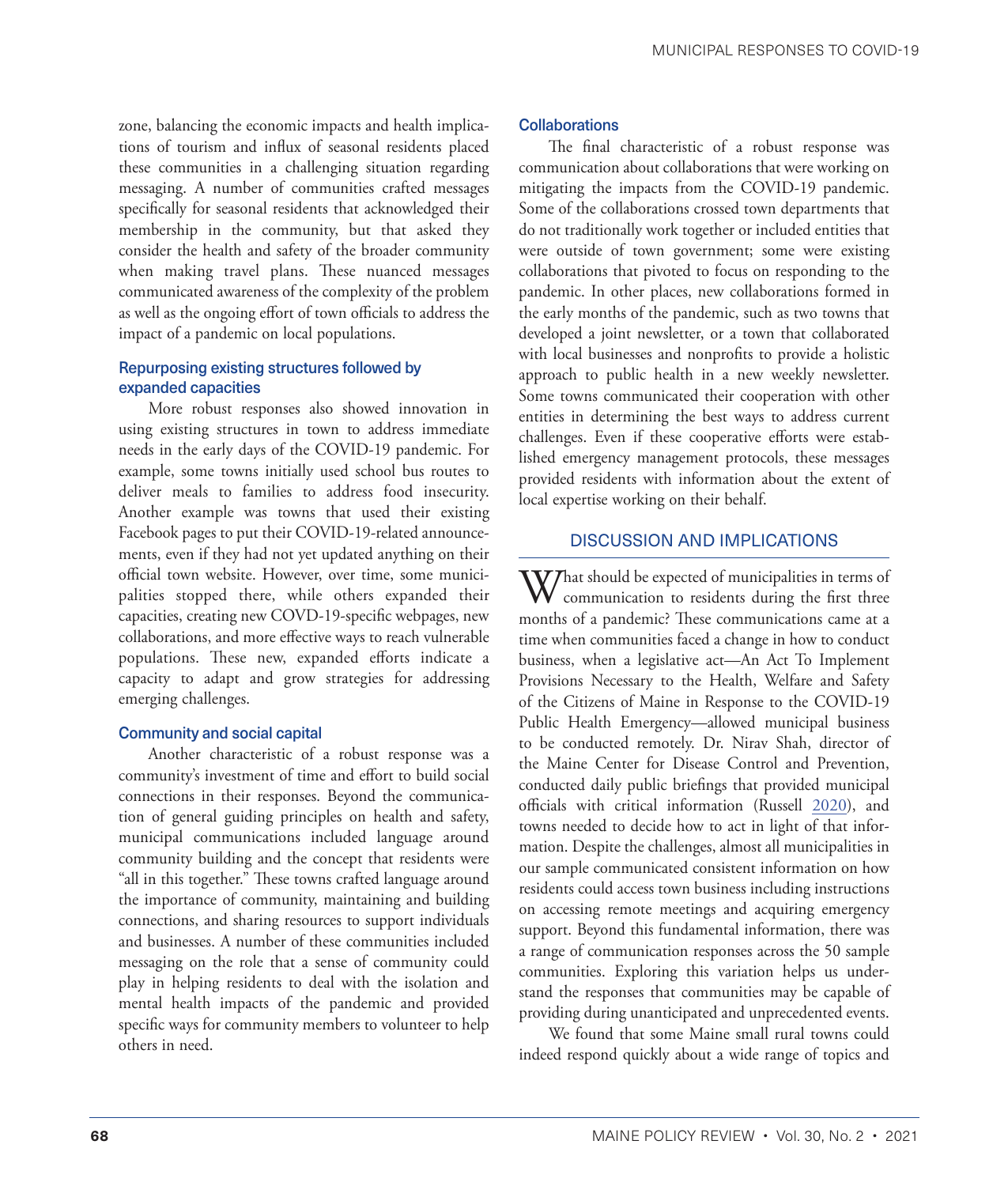communicate across multiple formats with frequent updates. For example, 70 percent of towns were able to provide COVID-19-related information across multiple formats in the first months of the pandemic. Similarly, most of our sample municipalities went beyond minimum content of explaining how residents could access essential municipal services to provide information on a broad range of COVID-19-related topics. The towns with the most robust response promoted social capital within their towns, collaborated with others to increase community competence, and developed new ways to communicate key information, all of which are capacities that contribute to resilience. In the next steps of this research, it will be essential to better understand what prepared or encouraged these towns to do so.

Similarly, for those municipalities that provided little information, with no reference to community, collaboration, economic assistance, or other key resilience factors, it is important to learn what limited their responses. It may be that some municipalities lack digital services infrastructure and trained personnel that would be essential for the town to pivot from traditional in-person services to online communications and resources regarding essential municipal functions. Policy actions that focus on funding and building capacity for digital services within municipal governments could be important for improving the towns' ability to communicate during disasters like the COVID-19 pandemic. It may also be that a lack of funds limited some municipalities' responses. Within our sample, 52 percent of the communities received funding from the Keeping Maine Healthy program overseen by Maine CDC and designed to support local public health education and prevention programs. It would be helpful to know if the municipalities with a minimal communication response to COVID-19 also lacked the capacity to apply for and receive these grants. Further, it is important to recognize that the number of COVID-19 cases varied widely across communities and that municipal responses could reflect these differences, with some communities tailoring their response to the incidence of COVID-19 in their area.

One finding that stood out was how many municipalities (68 percent of our sample) devoted language to building and supporting social capital in their communities. These references included connecting residents to volunteer opportunities, celebrating community, and encouraging mutual aid, all of which demonstrate an awareness of the important role that people-to-people bonds play in a community's ability to respond to and recover from a disaster (Aldrich and Meyer [2015](#page-9-7)). The ways in which social capital can be translated to and encouraged within digital platforms is an area of emerging interest (NASEM [2021](#page-10-12)). Similarly, collaboration builds networks within towns and with external entities, further strengthening social capital and community competence. While further research can illuminate the areas where strong support networks are lacking, we pose that efforts to build resilience in Maine must consider how to build and rely on social capital prior to disasters, so town leaders and residents are able to do so during challenging times as well. One potential avenue for this would be providing greater support to regional entities such as planning commissions and nonprofits that assist municipalities to build social capital and local capacity within and outside municipal boundaries.

Relatedly, with the exception of one community, communities that used multiple communication formats and incorporated comprehensive messaging across multiple themes had either a town manager or administrator. This professional capacity, however, was also often matched with nonprofit and volunteer support and engagement in communications, suggesting again that social networks may be a key ingredient in rural community resilience. A future examination could explore how to best identify and support local networks for strengthening social capital as part of building resilience and how municipal staff facilitate these networks within and across communities. A recent report by the National Academies of Sciences has called for the need for more research on the role of social capital as a dimension of community resilience (NASEM [2021\)](#page-10-12).

While our study provides initial insights and ideas about community resilience in action, we are also limited in what we can conclude. This initial study focused on Maine's coastal zone, and it could be that different patterns and themes would emerge in inland areas; a second phase of this research that is currently underway broadens the sample to include these other areas of Maine. In addition, we focused on the digital communication and information aspect of resilience response; the degree of other capacities can only be estimated based on what was communicated, and there may well be other municipal responses, such as collaborative decision-making, that some towns did not communicate in digital formats. The second phase of this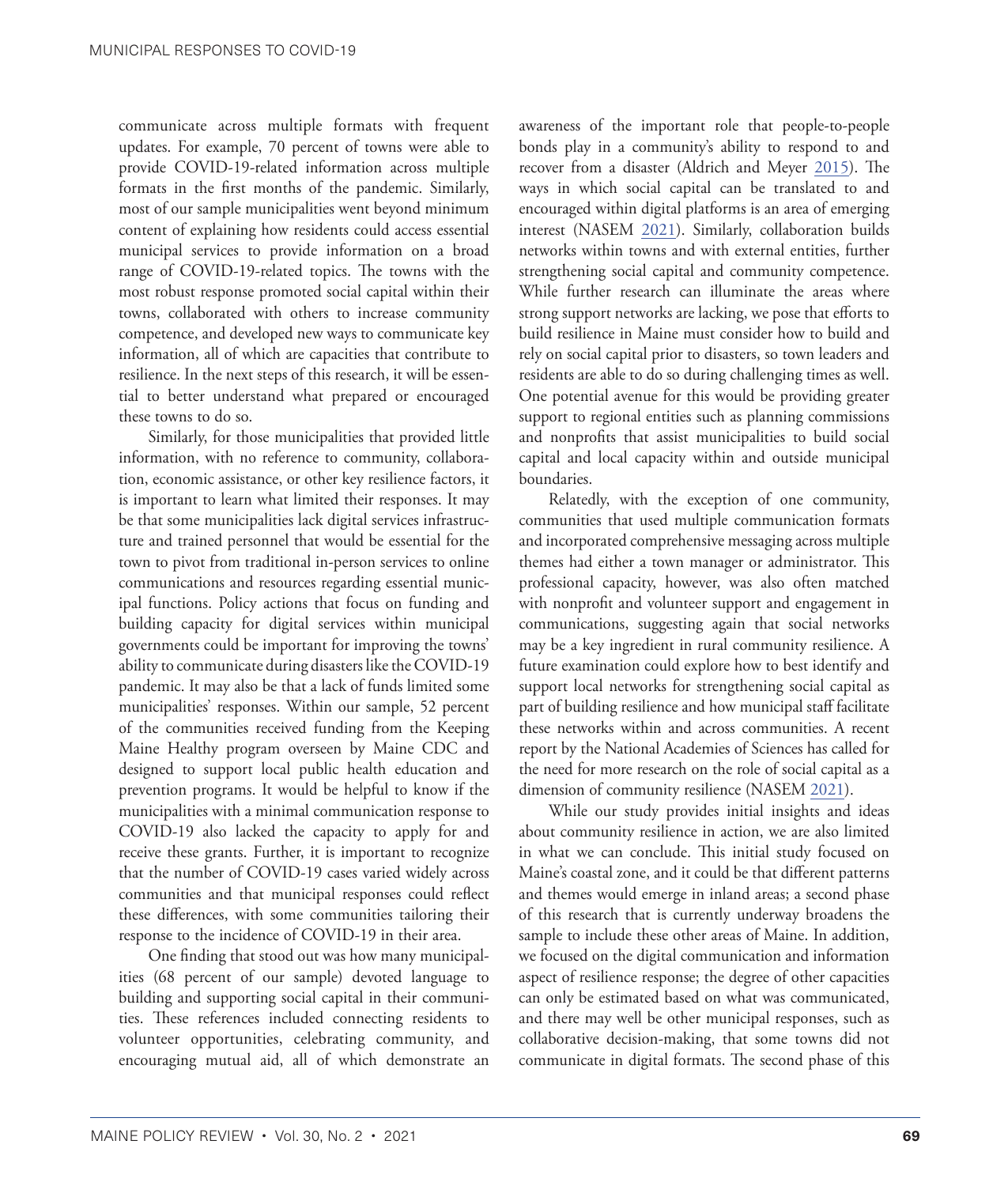research is pairing website scraping with interviews of municipal officials and a broader statistical analysis of municipal responses to gain a more complete understanding of municipal resilience in Maine, as well as the reasons why municipalities communicated in the ways that we found.

This study provides a snapshot of municipal communication responses to a global pandemic during early months when little was known and the state entered a lock-down, yet towns had to continue to provide essential services and keep residents informed. We found that almost all municipalities in our sample were able to provide basic information about town operations and that some went much beyond that. While smaller, more rural municipalities may have fewer residents and resources, many showed a larger-than-expected capacity to pivot quickly and rally together to respond to the COVID-19 pandemic and communicate about that response. Understanding what a robust response looks like in a rural state can help us develop policies and programs for improving municipal capacity to respond in other Maine towns or to other types of challenges. Our next steps will be to determine what enabled municipalities' responses and how we can assist other towns who demonstrated a more limited capacity to communicate important information. As Maine continues to advance policies and programs to address public health, economic, and environmental issues, strategies for improving municipal capacity to respond to challenges and opportunities are critical.

#### **REFERENCES**

- <span id="page-9-7"></span>Aldrich, Daniel P., and Michelle A. Meyer. 2015. "Social Capital and Community Resilience." *American Behavioral Scientist* 59(2): 254–269. [https://doi.org/10.1177/0002764214550299.](https://doi.org/10.1177/0002764214550299)
- <span id="page-9-5"></span>Armstrong, David A., and Jack Lucas. 2020. "Measuring and Comparing Municipal Policy Responses to COVID-19." *Canadian Journal of Political Science* 53(2): 227–238. [https://](https://doi.org/10.5683/SP2/MXWJAZ) [doi.org/10.5683/SP2/MXWJAZ](https://doi.org/10.5683/SP2/MXWJAZ).
- <span id="page-9-2"></span>Berkes, Fikret, and Helen Ross. 2013. "Community Resilience: Toward an Integrated Approach." *Society and Natural Resources* 26(1): 5–20. [https://doi.org/10.1080/08941920.20](https://doi.org/10.1080/08941920.2012.736605) [12.736605.](https://doi.org/10.1080/08941920.2012.736605)
- <span id="page-9-13"></span>Crawley, Andrew, and Angela Hallowell. 2020. *A Thematic Approach to Regional Economic Development: Technical Report for the State of Maine Development Strategy 2020– 2029.* [https://mpra.ub.uni-muenchen.de/102540/.](https://mpra.ub.uni-muenchen.de/102540/)
- <span id="page-9-3"></span>Cucuzza, Marina, Joshua S. Stoll, and Heather M. Leslie. 2019. "Comprehensive Plans as Tools for Enhancing Coastal Community Resilience." *Journal of Environmental Planning*

*and Management* 63(11): 1–20. [https://doi.org/10.1080/0964](https://doi.org/10.1080/09640568.2019.1700943) [0568.2019.1700943.](https://doi.org/10.1080/09640568.2019.1700943)

- <span id="page-9-6"></span>Cutter, Susan L. 2016. "The Landscape of Disaster Resilience Indicators in the USA." *Natural Hazards* 80(2): 741–758. <https://doi.org/10.1007/s11069-015-1993-2>.
- <span id="page-9-9"></span>Cutter, Susan L., Kevin D. Ash, and Christopher T. Emrich. 2014. "The Geographies of Community Disaster Resilience." Global *Environmental Change* 29:65–77. [https://doi.org/10.1016/j](https://doi.org/10.1016/j.gloenvcha.2014.08.005) [.gloenvcha.2014.08.005.](https://doi.org/10.1016/j.gloenvcha.2014.08.005)
- <span id="page-9-1"></span>Dzigbede, Komla D., Sarah Beth Gehl, and Katherine Willoughby. 2020. "Disaster Resiliency of U.S. Local Governments: Insights to Strengthen Local Response and Recovery from the COVID-19 Pandemic." *Public Administration Review* 80(4): 634–643. <https://doi.org/10.1111/puar.13249>.
- <span id="page-9-14"></span>GERC (Governor's Economic Recovery Committee). 2020. "Recommendations to Sustain and Grow Maine's Economy." Augusta, ME: Governor's Office of Policy Innovation and the Future. [https://www.maine.gov/future/initiatives/economy/](https://www.maine.gov/future/initiatives/economy/economic-recovery-committee) [economic-recovery-committee](https://www.maine.gov/future/initiatives/economy/economic-recovery-committee).
- <span id="page-9-0"></span>Grizzle, David, Amy Goodin, and Scott E. Robinson. 2020. "Connecting with New Partners in COVID-19 Response." *Public Administration Review* 80(4): 629–633. [https://doi.](https://doi.org/10.1111/puar.13247) [org/10.1111/puar.13247](https://doi.org/10.1111/puar.13247).
- <span id="page-9-11"></span>Haeuser, Charles. 2020. *Municipal Climate Resilience Activities and Readiness Interviews.* Augusta, ME: Governor's Office of Policy Innovation and the Future.
- <span id="page-9-8"></span>Houston, J. Brian, Matthew L. Spialek, Joy Cox, Molly M. Greenwood, and Jennifer First. 2015. "The Centrality of Communication and Media in Fostering Community Resilience: A Framework for Assessment and Intervention." *American Behavioral Scientist* 59(2): 270–283. [https://doi](https://doi.org/10.1177/0002764214548563) [.org/10.1177/0002764214548563.](https://doi.org/10.1177/0002764214548563)
- <span id="page-9-4"></span>Jang, Hee Soun, Yu Shi, Laura Keyes, Lisa A. Dicke, and Jintak Kim. 2021. "Responding to the Needs of the Homeless in the COVID-19 Pandemic: A Review of Initiatives in 20 Major U.S. Cities." *International Journal of Public Administration* 44(11–12): 1006–1017. [https://doi.org/10.1080/01900692](https://doi.org/10.1080/01900692.2021.1925693) [.2021.1925693](https://doi.org/10.1080/01900692.2021.1925693).
- <span id="page-9-15"></span>Jansujwicz, Jessica Spelke, Aram J.K. Calhoun, Karen Hutchins Bieluch, Bridie McGreavy, Linda Silka, and Carly Sponarski. 2021. "Localism 'Reimagined': Building a Robust Localist Paradigm for Overcoming Emerging Conservation Challenges." *Environmental Management* 67:91–108. [https://](https://doi.org/10.1007/s00267-020-01392-4) [doi.org/10.1007/s00267-020-01392-4](https://doi.org/10.1007/s00267-020-01392-4).
- <span id="page-9-10"></span>Johnson, Eileen Sylvan, Esperanza Stancioff, Tora Johnson, Sarena Sabine, Haley Maurice, and Claire Reboussin. 2019. "Preparing for a Changing Climate: The State of Adaptation Planning in Maine's Coastal Communities." *Maine Policy Review* 28(2): 10–22.<https://doi.org/10.53558/LAKA2905>.
- <span id="page-9-12"></span>Levesque, Vanessa R., Kathleen P. Bell, and Aram J. K. Calhoun. 2017. "Planning for Sustainability in Small Municipalities: The Influence of Interest Groups, Growth Patterns, and Institutional Characteristics." *Journal of Planning*